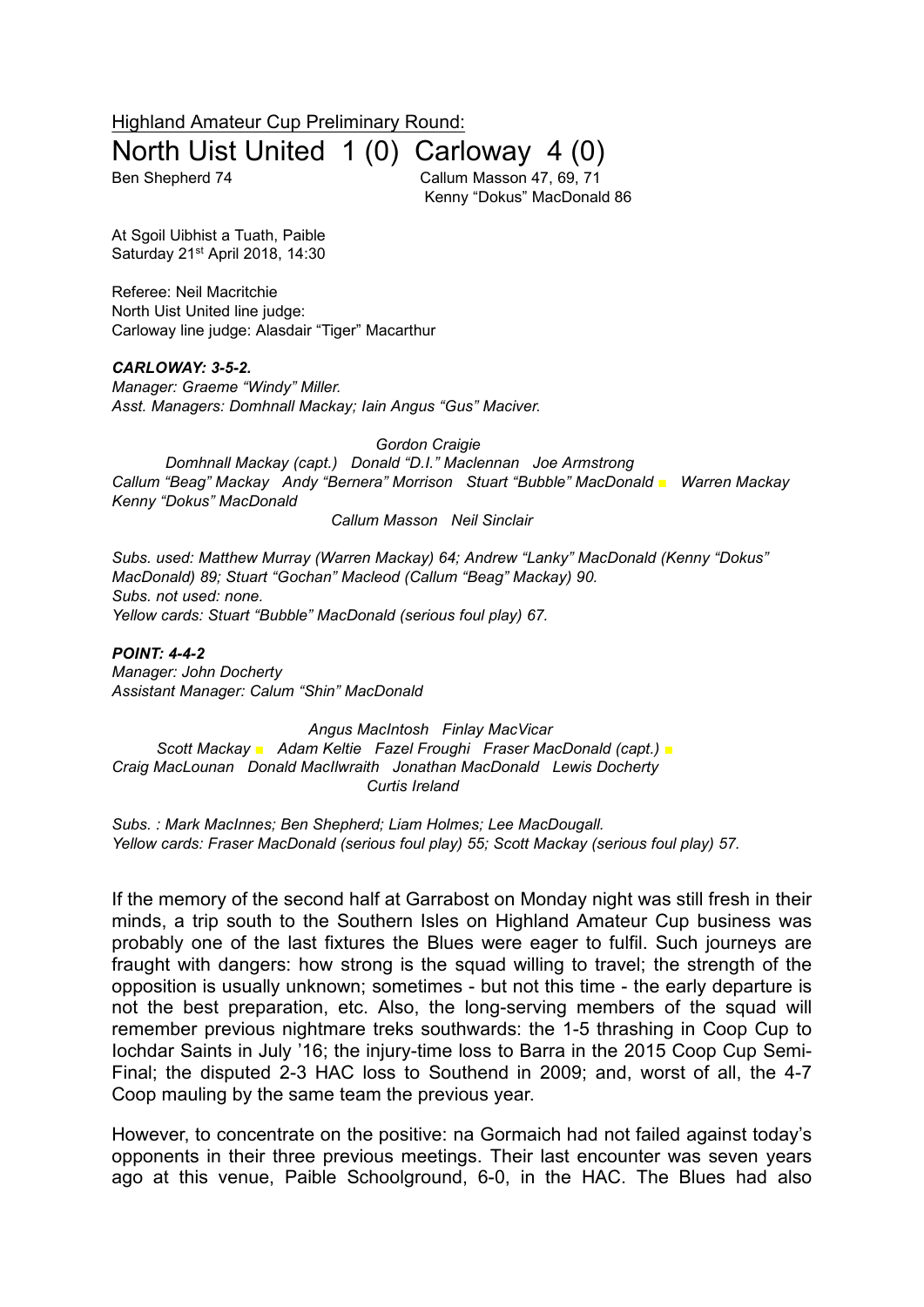dispatched their weakened southern adversaries convincingly the year before at Cnoc a' Choilich in 2010. Then, Kevin "Gochan" Macleod notched five in a 9-0 Coop Cup romp. The 2006 HAC tie at Lionacleit was the closest run, when a slow start saw our heroes fall behind to a MacCorquodale strike, but recover in the second half to scrape through, thanks to Chris Macleod and Scott Macaulay. Surprisingly, this was the first time a Carloway eleven had won two consecutive rounds in the HAC and their first-ever victory out-with Lewis and Harris.

Today's notable absentees were the ill Cameron "Tiger" Macarthur and injured Lee Johnson (hamstring), while our own Uibhisteach, Archie MacDonald, was unavailable. However, defence pillar, Donald "D.I." Maclennan, was fit again and Warren Mackay débuted in central midfield, so "Windy" was able to slot "D.I." straight into his usual role beside the captain, Domhnall Mackay, while right-sided wing-half/forward, Callum "Beag" Mackay was given the rather onerous task of covering the right flank behind Callum Masson.

What they faced was unknown: Calum "Shin" MacDonald has retired, while there was no sign of Ruaraidh Macleod, outstanding in the 2010 game, or Joe 90, their bespectacled 14-year-old sub. from that game.

2006's participants enjoyed a beautiful, warm morning, with a fair southerly breeze, though the playing surface that day, newly sown and mown, resembled a freshly-cut corn field. Conditions were slightly different this afternoon, to put it mildly. A howling sou' easterly that chilled the bones of the tiny crowd seemed intent on lifting the schoolhouse into the Atlantic, but the playing surface, though bumpy, had matured, seemed well-drained, and certainly out-ranked the home of football on Goathill Road.

Playing attractive football was impossible, given the conditions. Whether playing with the wind, as na Gormaich did in the first half, was preferable to playing against it, is open to discussion. In the opening 45 minutes, Carloway could not harness it. An early burst from "Dokus" coming in on the left was blocked 16 metres from goal, before a heart-stopping moment arrived for the Blues in the 8th minute. After a corner was headed clear, a second Uist corner from their right was met full-force in the centre, 12 metres from goal, by Keltie, but "Van Der Sar" until then inactive, reacted instinctively, high to his left, to push the ball away for a third corner. It should have been a wake-up call for the Leodhasaich but it was the Uist men who burst through again in the 12th minute and it took a last-gasp "D.I." tackle on the penalty spot to stop MacIntosh's break on goal.

It was the 20th minute before na Gormaich threatened Ireland when Mackay supplied Callum "Beag" with a forward diagonal to his right. The wingman steamed forward, then sent a beautiful low breaker straight forward inside MacLounan for Masson to carry to 16 metres from the line before sending across an inviting high cross. However, Ireland was alive to the danger and beat MacIlwraith and Mackay to the high ball in the centre.

In 29 minutes Docherty supplied his captain down the Uist right, and, midway within the Carloway half, he turned neatly square inside Armstrong to send a powerful right-footer a metre over Craigie's bar. Four minutes later a long, low ball forward by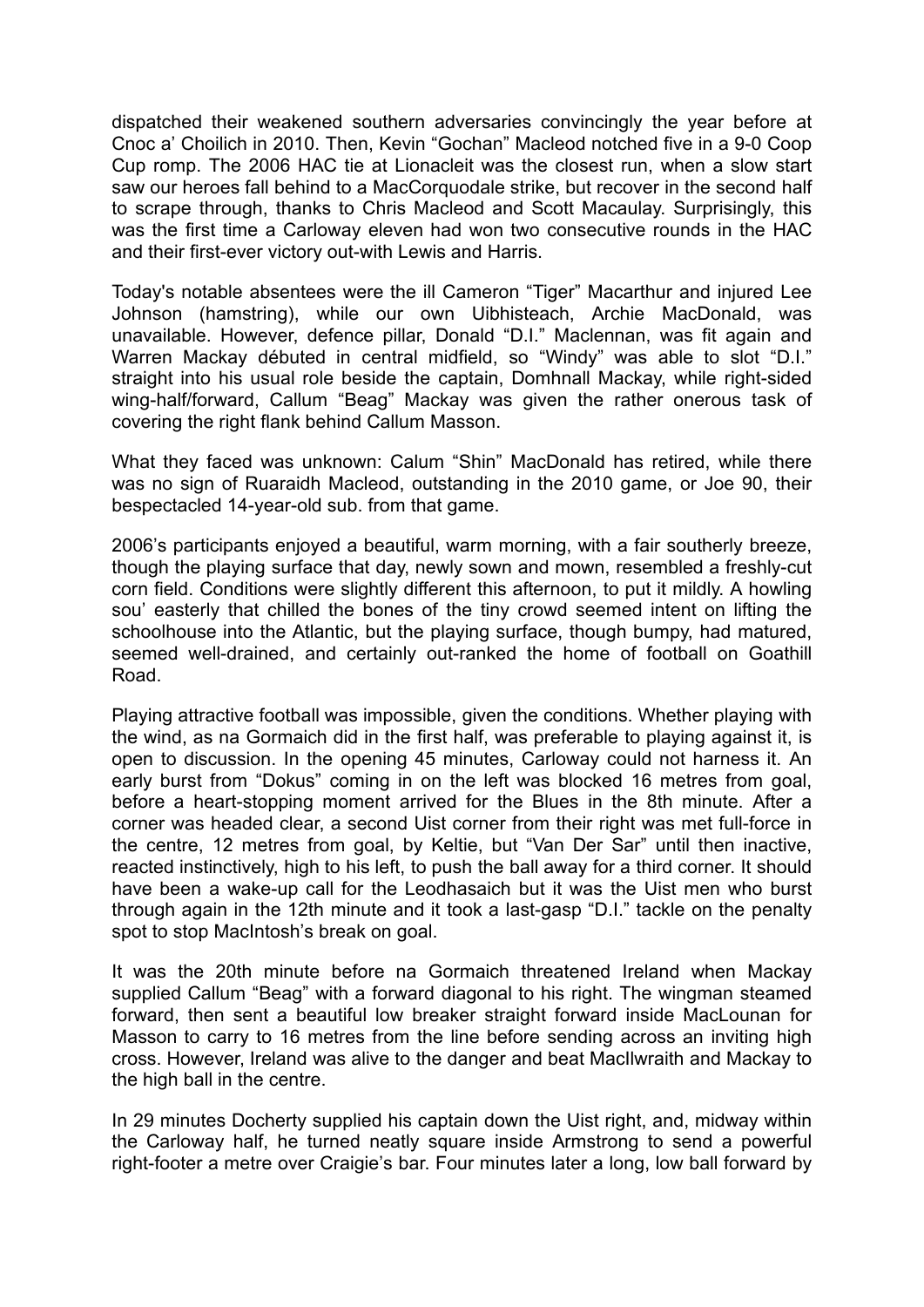"D.I." allowed Sinclair to ghost unmarked behind the line but the pace of the ball deceived him and he was unable to touch it past the advancing keeper.

Then, in 35 minutes, close things at either end: the Uist men again came down the right but MacDonald's attempted slip through the line for MacVicar was blocked, 12 metres from goal, and a huge clearance downfield was caught by the wind and lifted over the retreating line. Sinclair managed to control the spinning ball, moving rightwards, but Ireland came whizzing out to dive at his feet, 12 metres from goal, and block his slip. More danger arrived for the Blues in 38 minutes when a Mackay free-kick on the right edge of the Carloway box hit the wall, resulting in a second free-kick on the Uist right but MacIntosh's connecting header in the centre flew wellover from 16 metres.

On the whistle na Gormaich thought they had opened their account when a mighty Mackay free-kick from just inside his own half, on the Carloway right touch-line, dropped right on top of Ireland, but was forced home by a combination of "Bernera" and Sinclair. However, one or other was adjudged to have used a raised elbow in the clash with the keeper.

## **Half-time: North Uist United 0 Carloway 0**

At this point, honours were even. Conditions had militated against any neat or wellstructured football, though both sides had not let the weather detract from their commitment and effort, and there had been the odd scare at either end. However, whatever "Windy" put in his squad's half-time Bovril certainly worked. Immediately the Blues conceded yet another free-kick, in the centre, midway within their own half. Mackay harnessed the wind well, but his careful effort flew just over Craigie's bar at the speed of light.

A minute later Carloway's best move of the game provided the break-through. "D.I." snuffed out an attack to the left edge of his box, then moved forward to fire down the line to Sinclair, who played on the early ball to "Dokus". On the bye-line, "Dokus" performed his characteristic reverse-step backward, then sent a low cross across the face of the goal. Masson reacted first to nip in in front of MacDonald and flick the ball past Ireland to his left (**0-1**).

Four minutes later Mackay réprised his earlier effort, from the same position, and this time "Van Der Sar" had to look sharpish and push the ball over his bar. In 58 minutes another chance came begging for the Blues, when Sinclair managed to nod the ball back to Masson, out on the Carloway right, 20 metres from the line. Masson neatly dummied his way past MacLounan and sent over a wicked high cross towards the far post, but the arriving "Bernera", in front of goal, 10 metres out, couldn't get over the racing ball and his header zoomed high and wide.

In 67 minutes Mackay once more tried his luck, this time with a free-kick on the Uist left touch-line, midway within the Blues' half, but his powerful drive went well-over this time. Then, in two eventful minutes, the game was effectively over.

In 69 minutes "D.I." again thwacked the ball down the left from his own half and neat interplay between "Dokus" and Sinclair in the corner saw the ball swept low across the face of goal for Masson to come in, unmarked by the far post, to send a forceful